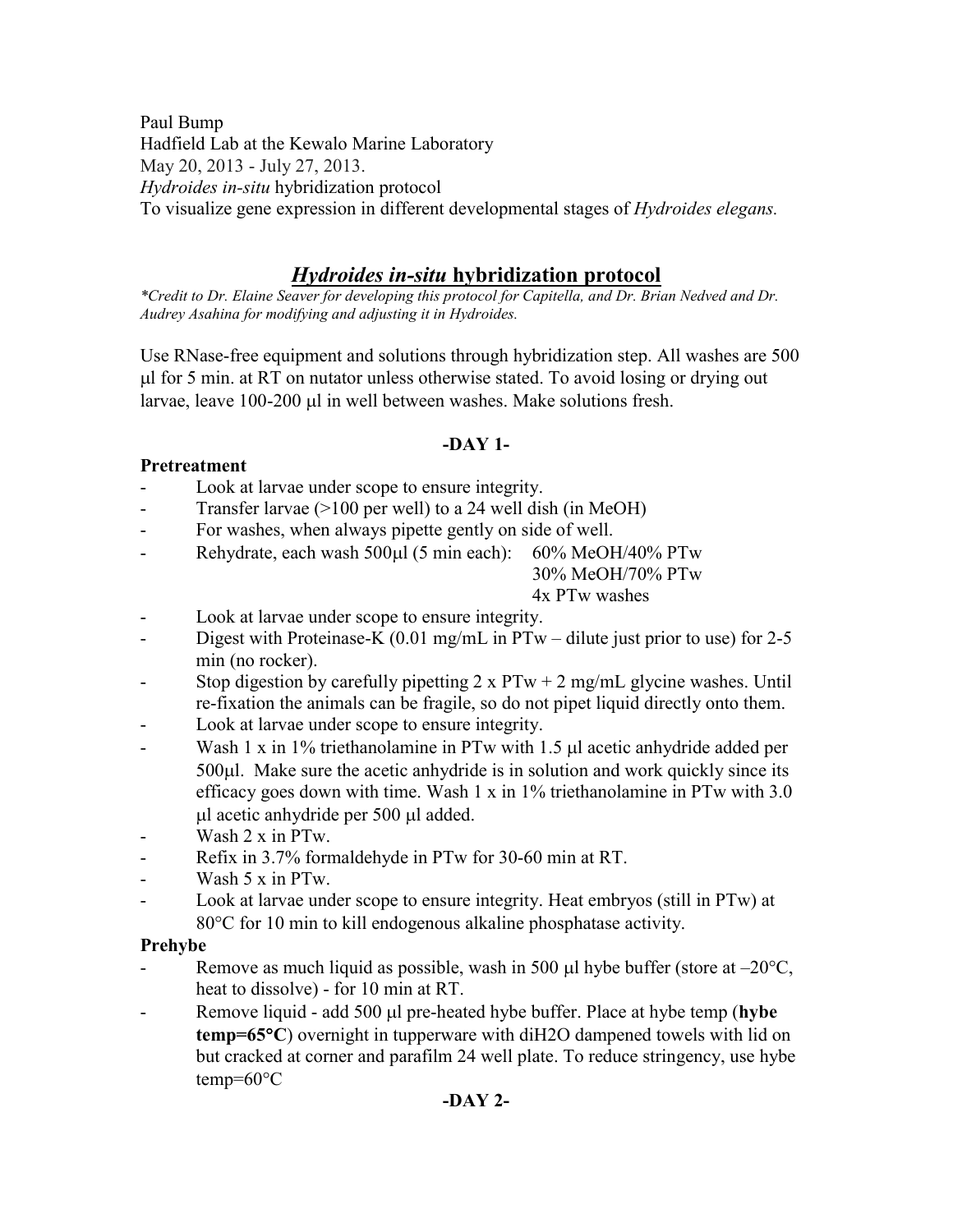Look at larvae under scope to ensure integrity.

# **Hybe**

- Dilute probe to a final concentration of 0.05-3.0 ng/ $\mu$ l (usually 1.0 ng/ $\mu$ l)\* in hybe solution (dig-labeled probe should be stored as a 50 ng/ $\mu$ l stock in hybe buffer at - $20^{\circ}$ C).
- For tubulin control, use  $0.1$ ng/ $\mu$ l.
- Denature probe at 80-90 °C max for 10 min.
- Make a master mix, remove prehybe, and add probe to each well. Parafilm 24 well plate. Place in tupperware with diH2O dampened towels with lid on but cracked at corner. Hybridize  $\geq 48$  hours at hybe temp (Day 3,4)

### **-DAY 4-**

- Remove probe (Can be reused 4-5 times depending on probe. Store at  $-20^{\circ}$ C.)
- Wash 1 x for 5 min and 1 x for 20 min with hybe buffer at hybe temp. (Do not forget to pre-warm hybe buffer, 2XSSC solutions and the 0.05xSSC – do not warm the  $0.05xSSC + PTw$  solutions)
- Wash<sup>-</sup>
	- $-$  10 min in 75% hybe + 25% 2X SSC at hybe temp (SSC pH 7)
	- $-10$  min in 50% hybe  $+50\%$  2X SSC at hybe temp
	- 10 min in 25% hybe  $+ 75\%$  2X SSC at hybe temp
	- 10 min in 100% 2X SSC at hybe temp

### **- gloves no longer required -**

- 2x 30 min in 0.05X SSC at hybe temp (pre-warm 0.05X SSC-hybe temp)\*
- $-$  5 min in 75% 0.05X SSC + 25% PTw at RT\*
- 5 min in 50% 0.05X SSC + 50% PTw at RT\*
- $-$  5 min in 25% 0.05X SSC + 75% PTw at RT\*
- 5 min in 100% PTw at RT
- \*To reduce stringency, use 1-2X SSC.

# **Visualization of Probe**

- Wash 5 x with PBT (Store at  $4^{\circ}$ C.)
- Block in Boehringer-Mannheim Blocking buffer for 1 hour at RT make fresh! (dilute autoclaved 10X block buffer to 1X with filter sterilized or autoclaved maleic acid buffer: 100 mM maleic acid, 150 mM NaCl, pH 7.5).
- Incubate with Boehringer-Mannheim anti-Dig/AP (diluted in blocking buffer to 1:5000) at  $4^{\circ}$ C overnight on rocker.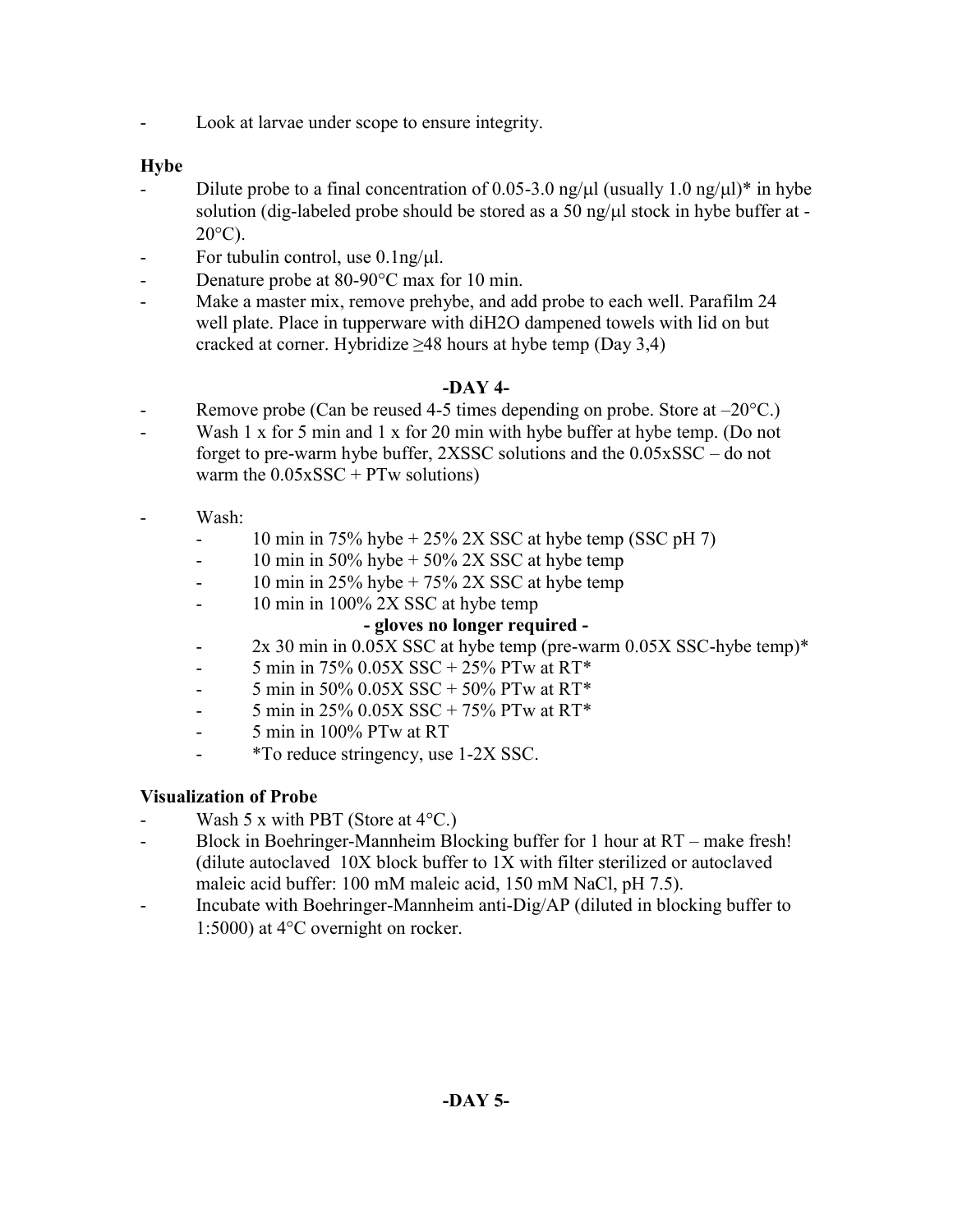- On white background, tilted, with light from sides, observe larvae by eye and under scope.
- Wash 7-8 x for 10 min in PBT. Before last wash, make up AP buffer (Make AP buffer for approx. 7 washes/well). (20% Tween is made fresh as well).
- Rinse 1 x quickly in 800 $\mu$ l AP buffer without MgCl<sub>2</sub>. The first will be cloudy and clears over washes. (The initial wash is to prevent precipitation).
- Rinse  $2 \times$  quickly in 800 $\mu$ l AP buffer.
- Wash  $2 \times$  with  $500 \mu$  AP buffer on rocker for  $5'$ .
- Develop in AP substrate solution\* (make fresh add 4.4 µl of 75mg/mL NBT and then 8.25 µl of 20mg/mL BCIP per mL of AP buffer) at RT in dark (foil). Add 500 $\mu$ l per well. Place on rocker covered.

\*Note: Once AP solution is added, pipet up and down to break up clumps or use eyelash brush to make sure larvae don't stick to the bottom of the well.

- Monitor color development
	- -Record time started.
	- -Change AP substrate solution when it turns from yellow to pink to replace enzyme.
	- -Look for blue/purple staining. Pull out larvae already stained purple.
	- -Continue monitoring: Can also develop slower at  $4^{\circ}$ C or faster at  $37^{\circ}$ C.
- Stop color reaction by washing 5 x with PTw. Keep in PTw (at  $4^{\circ}$ C) for  $\geq 1$  day.

## **-DAY 6-**

- Store in 80% glycerol in 1X PBS in the dark at  $4^{\circ}$ C wrapped in parafilm and covered in aluminum foil.
- Animals can be mounted in 80% glycerol in PBS